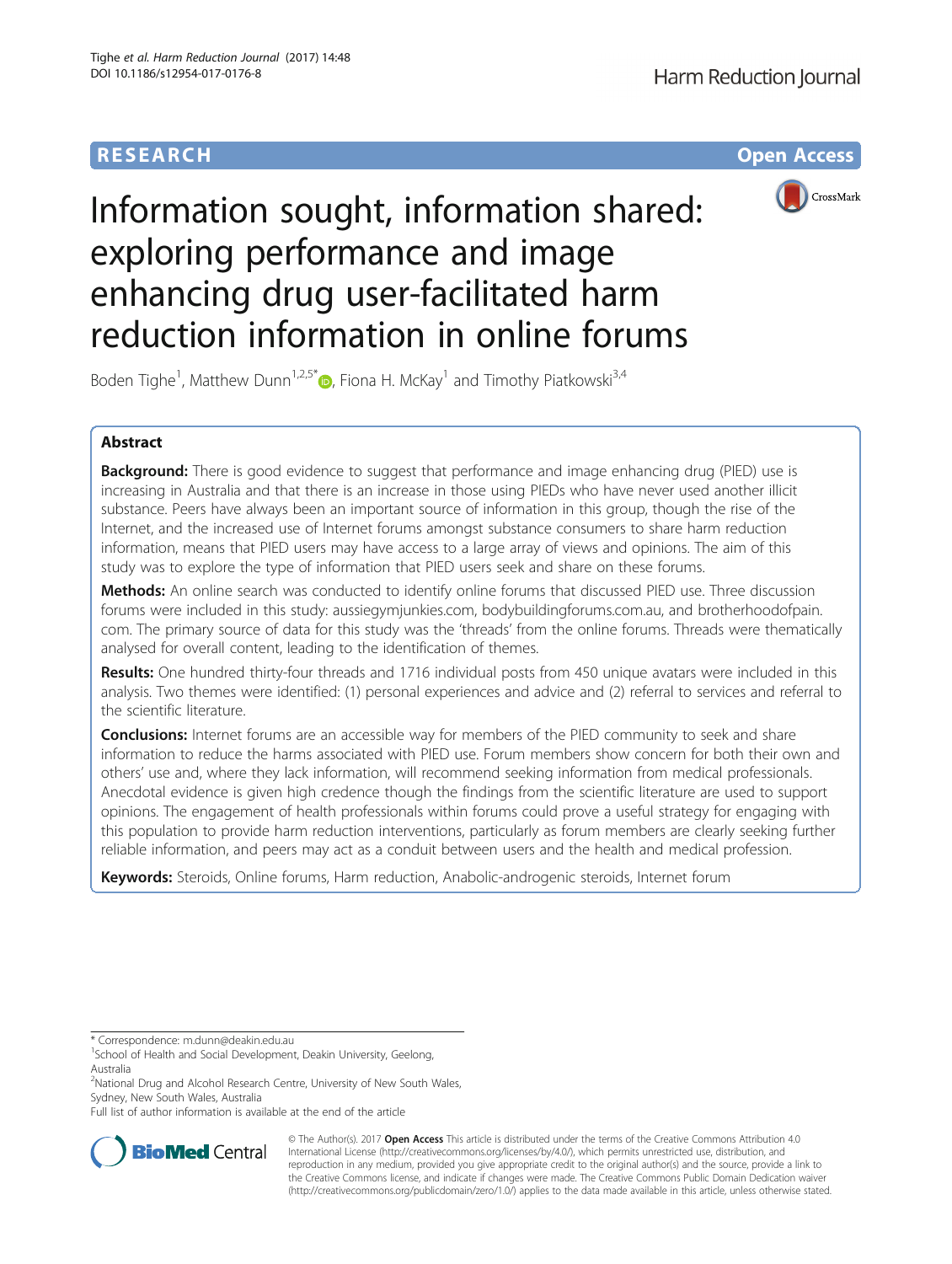### Background

The Internet has become an important source of information about a range of health issues [\[1](#page-7-0), [2\]](#page-7-0). In addition to being a platform from which people can seek information, it allows for the sharing of personalised accounts through online forums [[3\]](#page-7-0). The growth of personalised feedback through these forums has been said to transform consumers into reflexive researchers who make active decisions based on reviews and peer-led insight [[4, 5\]](#page-7-0). Online forums in particular are important avenues for knowledge exchange for those engaging in illicit or stigmatising behaviours, as they allow for anonymity while also affording a sense of community for those who participate [[4, 6](#page-7-0)]. Online forums have led to a rise in peer-to-peer education and knowledge sharing and have created opportunities for users to engage with content by allowing members to contribute information.

Peers and social networks are an important component of the performance and image enhancing drug (PIED) community. Past research has demonstrated the importance these networks play in the supply of PIEDS [[7](#page-7-0)–[9\]](#page-7-0), the distribution of injecting equipment [[10, 11](#page-7-0)], and the sharing of advice and information about use [[12](#page-7-0)–[14](#page-7-0)]. Information was shared through networks, such as friends or fitness trainers, or physical documents such as fitness magazines, underground steroid manuals, and the scientific literature [[15, 16\]](#page-7-0). Face-to-face interactions followed a strict social protocol that relied heavily on establishing trust and often took place in the public domain, for example in gyms [[15, 16\]](#page-7-0). Links into these networks need to be made; usually some form of friendship is needed to facilitate engagement with the PIEDusing community, and a new potential member must demonstrate a level of cultural knowledge to be accepted [[8\]](#page-7-0). Socialisation into the group is an important part of the process [\[14\]](#page-7-0).

However, the Internet has shifted the way those who consume substances seek and share information [[17\]](#page-7-0). The Internet allows users to gain information from a large number of people without the need for potentially risky and identifying face-to-face interactions [[1, 2\]](#page-7-0). Peer-led online forums in particular have been identified as common sources of information for PIED users [[18](#page-7-0)] who report accessing Internet forums frequently to anonymously gain specific and detailed responses from other forum members about PIED use [[19](#page-7-0)]. Furthermore, the first-hand information posted by anabolic-androgenic steroid (AAS) 'veterans' has been described as highly valued and is a preferred source for some who struggle to find accessible, straightforward information from reputable sources [\[20\]](#page-7-0).

As information has shifted to online communities, there has been an increased research focus on the use of online forums by those who engage in substance use. Davey et al. [[21](#page-8-0)] explored the key characteristics of online drug forums, finding that forums can provide users with anonymity, a space to communicate with others who are engaging the same, largely illicit, behaviour that is free from geographical limitations, and a dedicated place to share information with a community of individuals with similar interests. The notion that forums and forum members are a community has similarly been identified by others [\[6](#page-7-0), [22, 23](#page-8-0)]. Forum members often possess a strong identity and group cohesion, strengthened by a sense of shared experience. Drug-related forums can also function as an avenue for social support, as well as advice mechanisms for crises, such as overdoses. Knowledge exchange, particularly regarding harm reduction practices, is a key feature [\[6](#page-7-0), [23, 24](#page-8-0)], with users providing what has been described as 'lay person evaluations' of the risks and benefits of use [\[25\]](#page-8-0).

The present literature suggests that online forums provide an environment for information and knowledge exchange. They are seen as supportive environments, refining a user's social identity and social capital through communal processes. The scant research that has been conducted on PIED forums, however, suggests that image (especially muscularity) is viewed and associated with information status  $[26]$  $[26]$ --that is, those who are more muscular have their information privileged above that of others––something not seen in forums related to other substances, potentially making PIED forums a unique environment. Further, the harms related to PIED use largely differ from those of other substances, and as such, the information and knowledge exchange on dedicated PIED forums may differ. The aim of this study was to explore and characterise discussions regarding PIEDrelated harm on dedicated online forums.

## **Methods**

### Data collection

An online search was conducted using Google.com.au to identify online forums that discussed PIED use. Australianbased online forums were identified as ideal for this research as PIED use has increased in Australia in the past 6 years [\[27\]](#page-8-0), and while there are similarities in PIED language across cultures, local terminology and slang are contextual and working with data from a single country limits opportunities for misinterpretation. It is acknowledged, however, that a key feature of online forums is that they are without borders [\[21](#page-8-0)], and people from any country can post in any forum they wish; indeed, research has shown that many forum users are members of multiple forums [[22](#page-8-0)]. As such, it is not necessarily the case that the forums identified are truly 'Australian'.

Search terms included 'Australian bodybuilding forums', 'steroid chat rooms Australia', and 'performance-enhancing drugs Australia'. Sites were chosen on the basis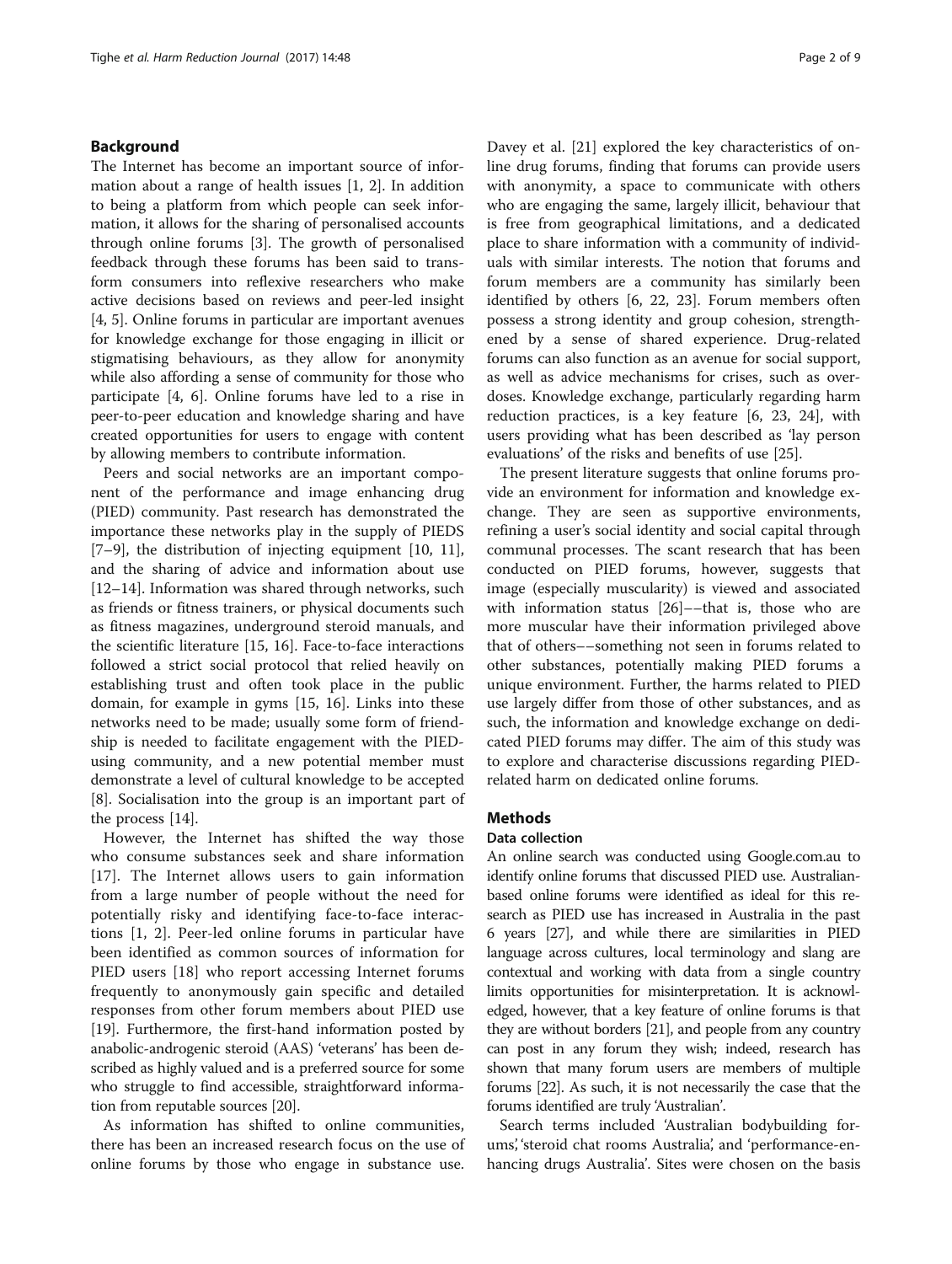of their Google search ranking. Only the first three pages of Google.com.au search results were included in the forum search, as previous studies suggest that 50% of users only view the first page and only 10% go beyond the third page [[28\]](#page-8-0). To be included in the study, sites were required to be moderated, have a forum that was regularly used (i.e. daily posts by users), be publicly accessible and searchable, and be open to PIED use (demonstrating some sort of advice, education, and/or acknowledgement to health in using PIEDs). Sites were excluded if they were not Australian based, were largely news based, or predominantly served as product advertisement. Based on the inclusion and exclusion criteria, three online forums were included in this study: aussiegymjunkies.com, bodybuildingforums.com.au, and brotherhoodofpain.com.

The primary source of data for this study is the 'threads' from the online forums. Threads consist of strings of posts that are connected by a central theme. Threads can be considered to be discussions, with the structure of an online forum allowing for a community's discussion history to be archived and searched and later retrieved [[29\]](#page-8-0) (see Fig. 1 for a visual depiction).

Depending on the structure of the forum, all threads from the main board or all threads from related subboards (e.g. anabolic steroids, steroids, and performance enhancers) were searched. The first five pages or first 50 threads (whichever was applicable, depending on how the forum site was designed) of the forum or sub-forum were collected for analysis in order of the most to least recent post. 'Sticky threads', permanently displayed threads that act as overarching review/general advice and do not typically allow forum members to post comments or discuss content, were excluded from the data. No other content restrictions were placed on threads; however, temporal limitations were applied, and any thread not commented



on since 2012 was excluded, as data suggests that this is when a large increase in PIED users (especially novice users) attending needle and syringe programmes was detected [[27](#page-8-0)]. Threads were read and downloaded between July and August, 2016. Following the method proposed by Hutchinson et al. [\[29\]](#page-8-0), titles were read first, followed by (sub) threads. If the title directly or indirectly suggested PIED or AAS use, it was inspected. If there was any reference to PIED, the full thread was captured for analysis. Participation in the discussions on the website requires the creation of an individual avatar, which is used for identification between members. Each avatar has a 'handle', or nickname, and an individual may choose to reveal as much or as little about themselves as they wish, including a picture of themselves, their geographical location, age, and gender. Only handles were downloaded, though these have been excluded from quotes.

### Data analysis

Data analysis followed the five-step Empirical Phenomenological Psychological (EPP) approach used by Van Hout and Hearne [\[30](#page-8-0)]. The first step involved reading the dataset three times so as to become familiar with the threads, with the aim of developing an impartial overview in the complete absence of any specific hypothesis. The second step involved abbreviating the dataset into thematic responses without regard to syntax. The third step involved confirming the responses by collaborating with others in order to define the true understanding of the post. The fourth step involved analysing topical codes to determine a dominant theme. The fifth step involved categorising the codes into themes. Once identified, the threads were transferred to a Word document for analysis following the EPP protocol. The whole threads were also analysed for overall content. The threads were analysed following the constant comparative method advocated by Miles and Huberman [\[31](#page-8-0)]. The threads were read and re-read for content familiarity and to allow for the identification of these overarching themes. The themes were reviewed across forums and checked for distinction and coherence. Ethical approval was granted by the Deakin University Human Research Ethics Committee.

### Results

In total, 134 threads and 1716 individual posts from 450 unique avatars were included in this analysis. Threads as a whole were analysed to identify the types of information forum members sought and shared. Two overarching themes were identified from this analysis and are presented below and supported by presentative quotes (see also Table [1](#page-3-0)).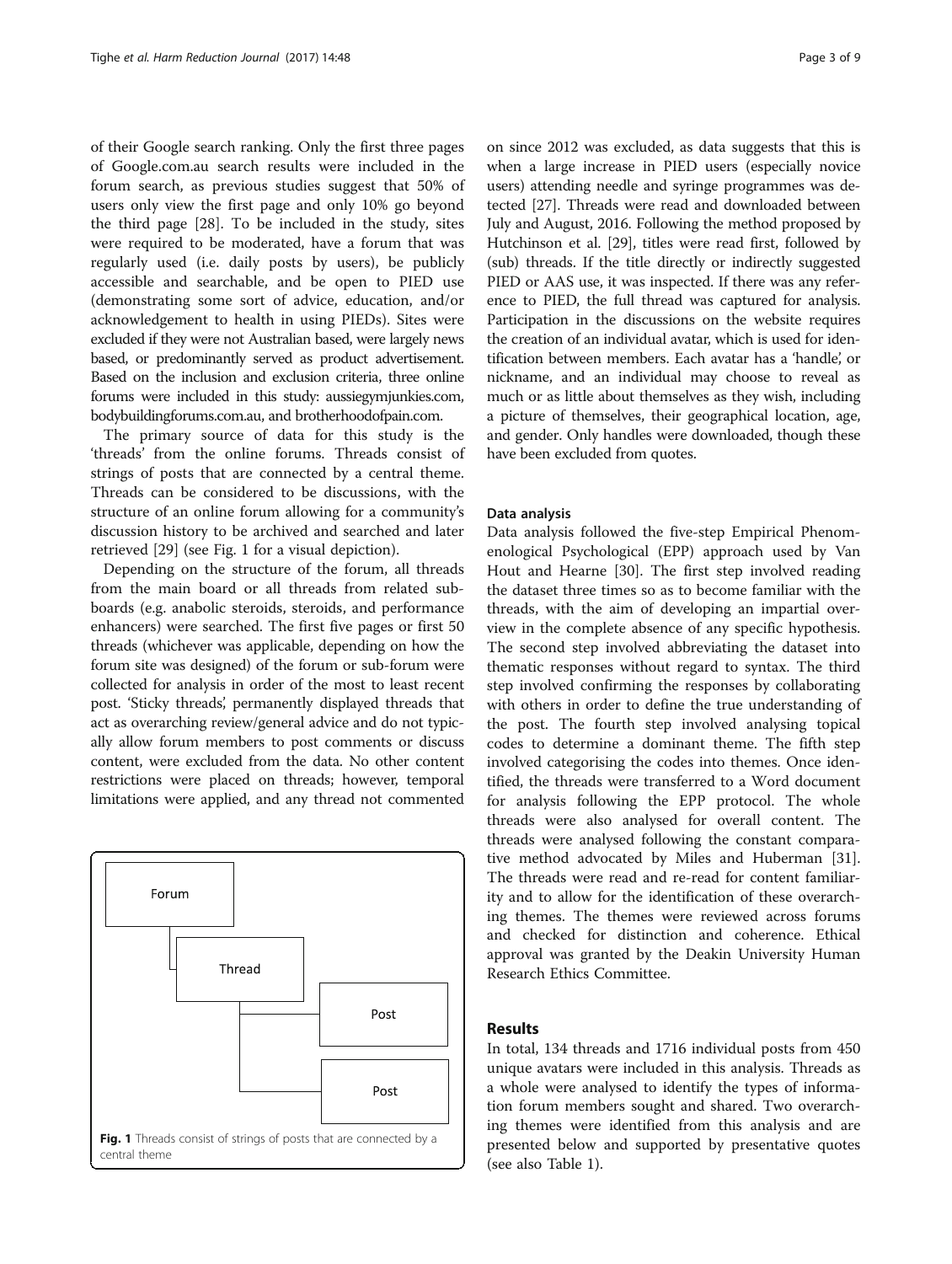<span id="page-3-0"></span>

| Themes                                                                  | Topic codes                                                                                                                                                                                                                                                                                                                                                                                                                    |
|-------------------------------------------------------------------------|--------------------------------------------------------------------------------------------------------------------------------------------------------------------------------------------------------------------------------------------------------------------------------------------------------------------------------------------------------------------------------------------------------------------------------|
| Discussion about personal experiences<br>and advice and recommendations | Feedback based on personal experiences, including drug acquisition, substances, combinations, courses and<br>durations, dose amounts, recovery reports, and even product evaluations. Recommendations based on drug<br>administration, PIED combinations and contraindications, and course undertakings. Also incorporates advice<br>or warnings about products, managing expectations or issues, and normalising experiences. |
| Referral to service and referring to<br>the research                    | Involved specifically referring to a service (i.e. doctor, pathology, NSP) or forum member for advice. Also<br>acknowledges the inquirer to read/research further information to attain better comprehension (i.e. read<br>the stickies, search a specific URL).                                                                                                                                                               |

### Theme 1: advice and personal experience

The first theme is concerned with the sharing of advice and personal experiences. Within this theme are examples of members sharing personal experience, information, tips, and knowledge to other, often more novice, members. Forum members shared information that came from their personal experiences and was not informed by evidence from the scientific literature. Shared anecdotes and experiences were both positive and negative in tone; information was rarely presented as fact, and members would often include qualifiers, such as pointing out that people responded differently to similar substances:

After my first long cycle (over 7 months) I came off for 12 whole months. Ran 50mg clomid (prescribed by urologist) for 6 months, then came off and took nothing for another 6. While on clomid the highest my test levels got to was 800. Then, when I stopped the clomid they went back down to the 300s.....this was after a full year. I'm not saying this is your case, but I think anyone who decides to take AAS has to realize they are potentially making a long term commitment.

A common element to posts within this theme was sharing ratings or reviews of products. Again, these reviews were based on personal experience and served to highlight to other forum members the different possible outcomes from using the same substance.

I highly rate this stack; don't be surprised if you put on 5kgs of muscle. However, I would opt for a different ester.

Compared to my last course, this cycle was sh\*t. Would look for a different compound to run if I was you.

While there was a bias toward discussing the positive effects of PIED use, such as large gains in size or strength, forum members also took the opportunity to describe their negative experiences or side effects from use. Given many of the forum members were engaging or seeking to engage in PIED use, the sharing of negative or less desirable side effects is important in providing novice users with a variety of possible outcomes.

I'm running this NPP Test stack too; night sweats are driving me insane, change track pants at midnight then wake drenched again.

The anonymity that forums provide allowed members to discuss important topics related to their experiences which may not come up in open forums. For example, discussions of negative experiences were not isolated to just physical effects. Members would openly discuss any negative mental health effects they were experiencing from particular substances or combinations of substances.

Member 1: If you are prone to anxiety don't do it. It will f\*\*k with your head.

# Member 2: I agree this stack put me in some dark places.

The forums created the opportunity for disagreements and arguments between members. In these circumstances, members would use the 'tagging' function (@Members\_Name) to include another member who they thought may have some useful input on the topic. Members who were included in these discussions were often seen as elders or as trusted advisers. Within these discussions, the opinions of more experienced members were both solicited and respected by both existing and newer members.

"Hey @… Can you tell this bloke why he shouldn't be using insulin like he is?"

"@… knows his stuff"

"Check this sh\*t out @… What do you recommend?"

Members asked for and were provided with specific practical advice in response to issues or concerns relating to the practicalities of PIED use. For example,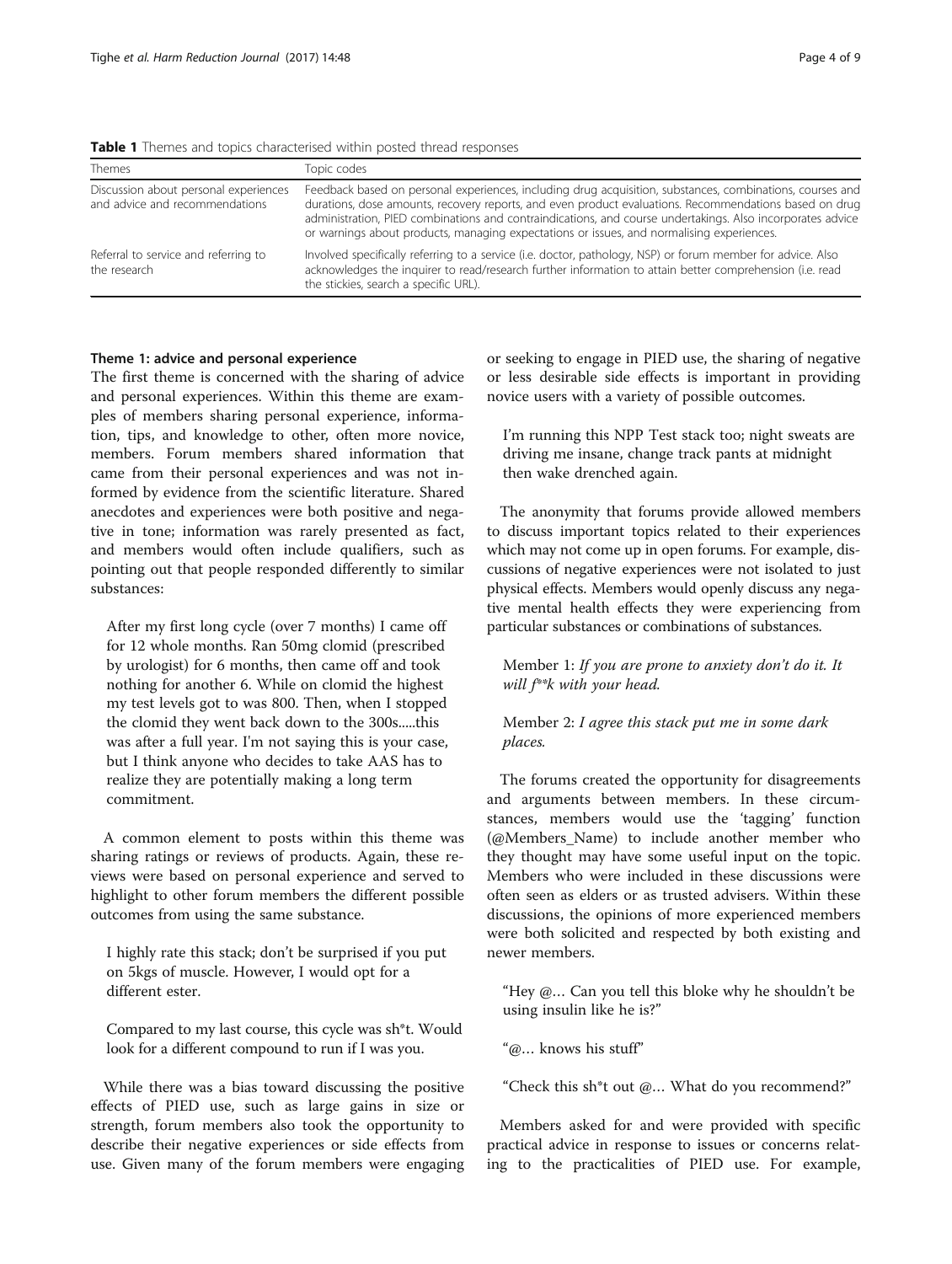members regularly sought advice about side effects, results, provision, course duration and type, or products, and in response, other members would offer specific instruction, advice, or recommendations. This advice was largely related to the mechanics of PIED use, with few value statements or attributions. In many of these comments, forum members guided other members in ways to prevent or minimise harm related either to the dose or course or to the side effects.

You should have done bloods earlier, but if your E2 is not excessively elevated there's no reason to take an AI prior to PCT now. Waiting for gyno symptoms isn't the best way to go either.

The didactical nature of the online forum meant that the advice given by some members was open to question and debate. Many of the debates were related to compound choice, dosage, timing, and reasoning. Given the wide range of options within PIED use, these discussions were frequently multisided and could get fairly heated between members who were of the opinion that their experience was more correct. For example:

Member 1: "Increase dose by 50% and add in an entire new compound?" Can you please explain this logic to me? I mean I legitimately don't understand why you want to try something new?

Member 2: Bro, switching compounds is good; you can build tolerance to a compound. Go with it, no need to increase dosage amount though.

Member 1: You're kidding. Compound tolerance? It's his second course. Read the post. If I was you the most I would be looking at would be increasing the test dose alone, it doesn't sound like you need any additional compounds yet.

Member 2: Mate, I don't see any point in running the same compound. You've got to test the body to see what works. I've done five different compounds over five courses. Some people have compound tolerances and react better/worse to gear.

Member 3: Bro, if it ain't broke, don't fix it… Stick with what [Member 1] said. Go with just Test.

Advice, recommendations, and assurance were also provided to assist forum members to manage distress or (unrealistic) expectations. In these situations, members provided comments to normalise unwanted or undesirable situations, thereby reassuring a newer member that they were not alone, or confirmed if the information under question was correct. For example, course and product combinations were promoted, with member choices reassured, or alternatives were suggested.

@… it looks pretty spot on mate. As long as your gear is all of good quality and you get bloods your gtg [good to go].

Incorrect. Obviously longer esters like Test E are more beneficial for this cycle.

Experienced forum members (those with high post counts) often provided other members with guidance on their courses, particularly relating to the potency, dosage, and administration of products they were using. These threads were living and didactic, with members often coming back to revise their posts or to add more information to the thread, or with other members entering the discussion to provide more information or to ask questions. Members occasionally provided outside information, particularly in the form of Web addresses to complement their comment.

That amount of EQ will send your RBC through the roof and into outer space. Evidence has shown EQ to be effective at less than half your dose. See – [name of website]

Users openly discussed each other's future courses, with specific information such as the compounds being used. They also made reference to contraindications, or possible harmful side effects, most likely with the intention of minimising harms to other users. Threads like these would generally become in-depth discussions involving the chemistry and pharmacology of specific compounds between forum members.

Though Ipamorelin is similar to other GHRP's such as GHRP-2 and GHRP-6. Ipamorelin does not cause sudden spikes in prolactin or cortisol like GHRP-2 and GHRP-6 can do.

### Theme 2: referral to services and referring to the scientific literature

Forum members often expressed an interest in increasing their knowledge and education about the substances they were using and how they could get the results they were seeking. This was complemented by more experienced members who made themselves available to share their own knowledge and experience. However, there were times when heated exchanges around a lack of knowledge occurred, often when there was a misunderstanding, or when one member felt that another member should seek external advice and not rely solely on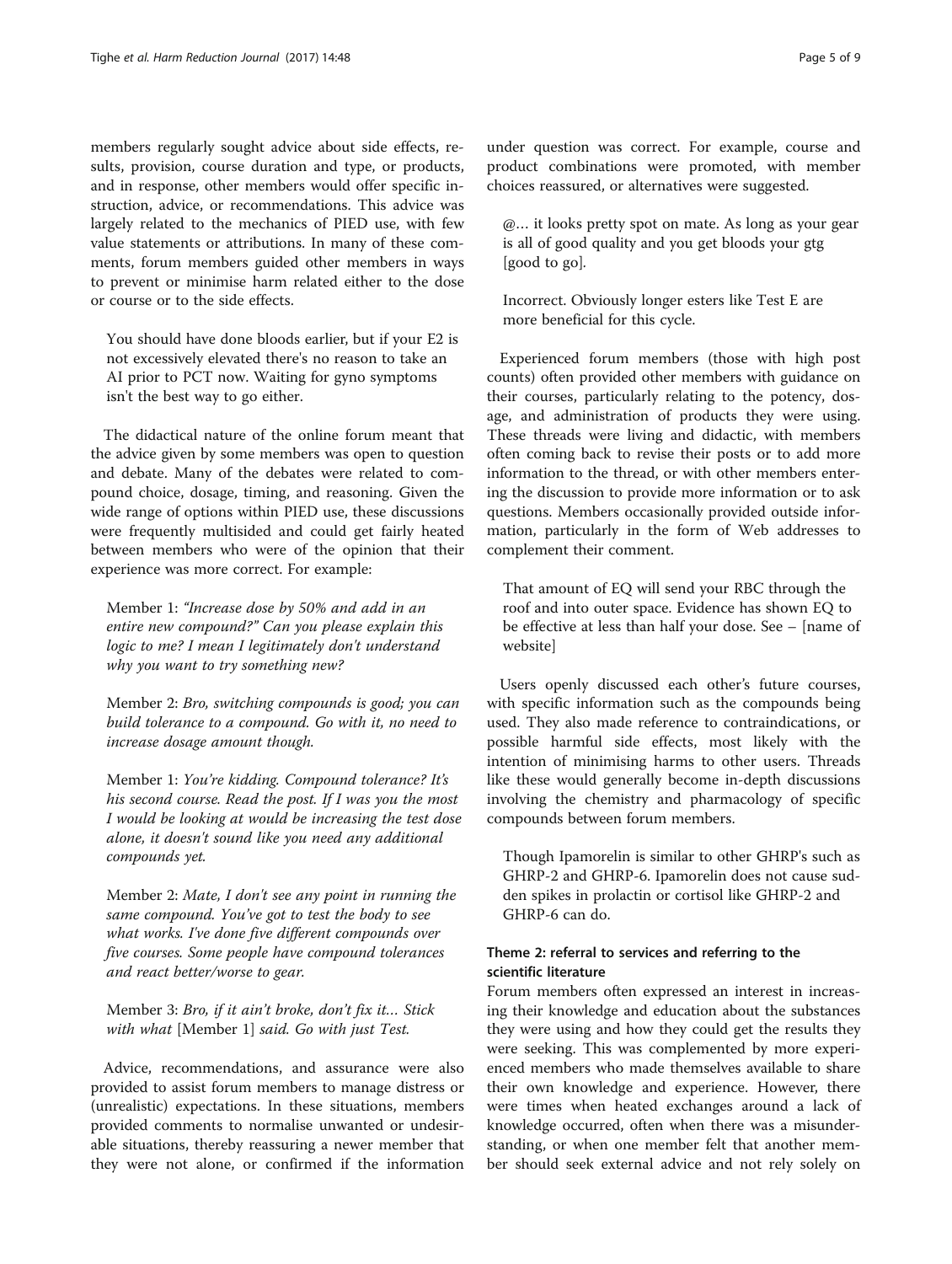the information provided by the forum. Much of this advice was of a harm reduction nature, for example in suggesting some post-cycle therapy or safer injecting practices. However, while many members were open with the advice they provided, they also acknowledged the limitations of their own knowledge or would openly admit that the only way an issue could be dealt with was to seek assistance from a general practitioner (GP), endocrinologist, or pathologist.

While forum members were prepared to share their own experience and tips, engagement with health professionals was recommended prior, during, and postcourse. This positive role modelling from the more experienced users had the effect of encouraging novice users to seek information and to minimise potential harm. In addition to more traditional health care, ancillary services, including needle and syringe programmes (NSPs), pharmacists, and anti-ageing clinics, were also recommended by users as useful places to get information and supply of equipment.

Member 1: Where on the Gold Coast can you pick up alcohol swabs and slin pins?

Member 2: Try the chemist on [street name]. If not, definitely the NSP.

When it became clear to members that an inexperienced user did not understand or comprehend certain protocols, thread comments would refer them to 'go and research'. Examples of this were seen in a number of comments that read 'read the stickies' (permanently displayed threads that act as overarching review/general advice and do not typically allow forum members to post comments or discuss content) or 'refer to post/URL link'. Signs of aggression and frustration were perceived amongst these posts with users often commenting:

This is not a joke or something you want to f\*\*k with.

Forum members and moderators appeared frustrated about the naivety of new users and their apparent disregard for their own personal safety. Blunt responses were common in addressing these users, with the suggestion that they further educate themselves.

Blast a bit of HCG with some zinc and folate, then get a semen analysis done to see where you at. There was a similar thread a month ago, search for that thread and have a read what you need to do and why.

Some members went so far as to direct members to scientific publications in their responses to newer forum members.

In short, yes low thyroid function (hypothyroidism) is associated with lower testosterone and elevated thyroid function (hyperthyroidism) with increased testosterone – See these articles to why [user lists four articles from the scientific literature]

## **Discussion**

The aim of this study was to explore and characterise discussions regarding PIED-related harm on dedicated online forums. An analysis of the forum posts and responses showed that forum members wanted to take a more active role in monitoring their health and understanding the risks of using AAS and other PIEDs. While there was a positive bias toward PIED use, members discussed the negative side effects, including mental health, and acknowledged the limitations of their own knowledge. These online communities operated similarly to real-world PIED communities, with clear hierarchies and the need to display cultural knowledge to be accepted as a member of the community. In line with the findings from previous studies of online drug forums, members visit these forums to learn how to avoid harm as well as help others use more safely, but their language may differ from traditional harm reduction discourses. This study highlights the importance of providing individuals with a range of opportunities to increase knowledge to decrease risky behaviours and any subsequent harm. While the accuracy of information was not investigated in this research, overall, the findings of this study highlight the Internet as a potentially useful source for individualised user support around harm reduction.

The findings of this study regarding peer support are consistent with the work of Marshall et al. [[32\]](#page-8-0) who suggest that seeking advice or feedback from peers about an illicit action is a form of harm reduction in itself. Almost one third of users sought course information in the form of member reviews, evaluations, or critiques on PIED combinations, course durations, and dose amounts. Peer-led support has been a widely adapted strategy in deterring harms, as this type of anecdotal information can provide a lived experience of drug use that holds weight with other members of that community [[32, 33](#page-8-0)]. However, the illegal and stigmatised nature of PIED use encourages users to seek out anonymous online advice, which may not be of the highest quality. As noted by Brennan et al. [\[17\]](#page-7-0), information exchanges contain a mixture of scientific and anecdotal evidence, with the latter appearing to be given higher credence; however, members acknowledged their own knowledge limitations and would refer the original poster to external realworld services. This demonstrates that members take the health of others––even those they have never and may never meet in real life––seriously and that they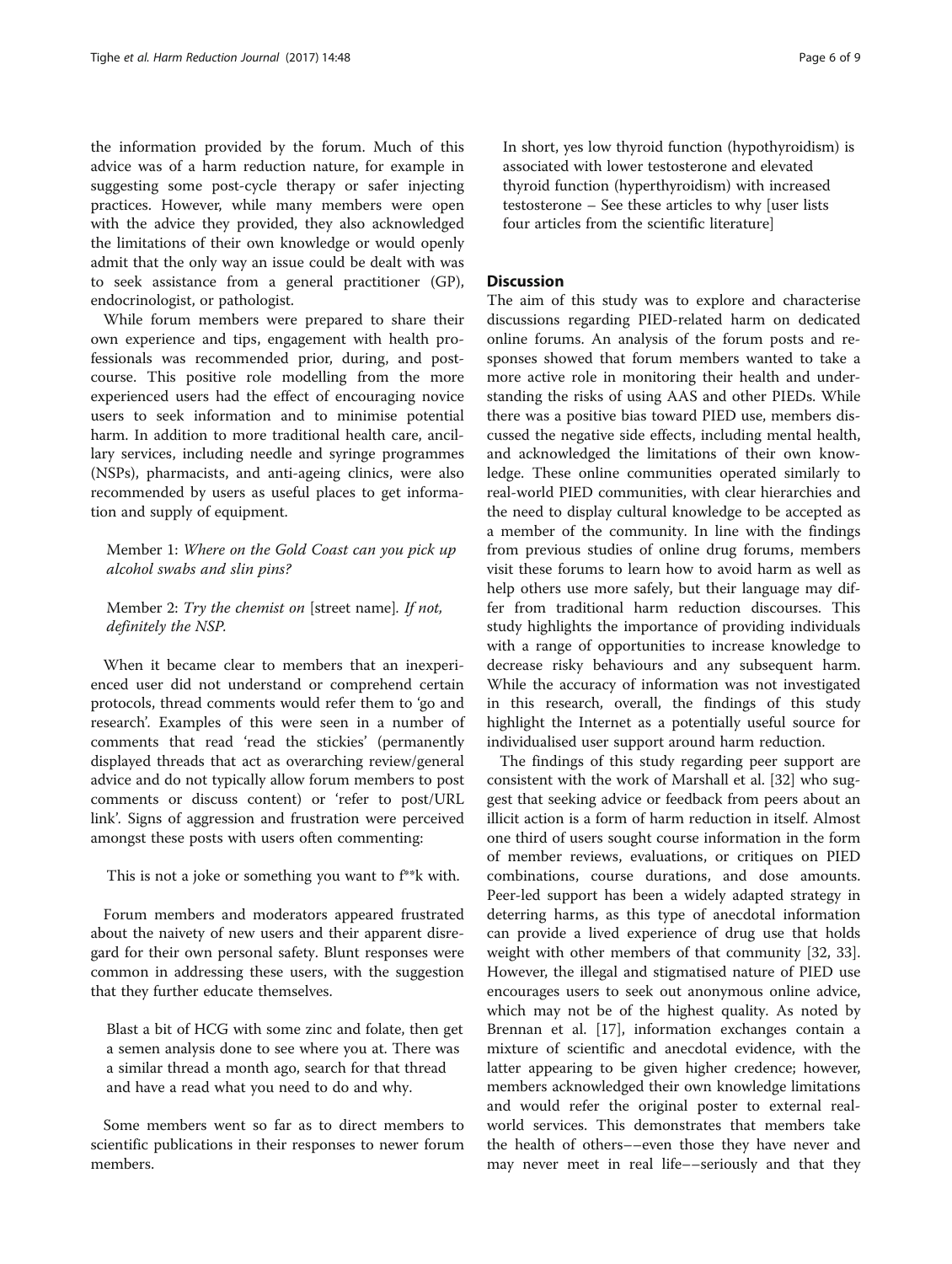seek no vanity in posting potentially misleading information just for the sake of posting.

Forums have been found to be based on a clear hierarchy; some users are only members, while others function as moderators or administrators. Experienced members often have different privileges within the site itself and can have their advice, recommendations, and warnings trusted over those of others. Experienced members can display high calibre knowledge in the instances where incorrect, false, or hoax information is posted. In accordance with the results of other studies [[6,](#page-7-0) [21](#page-8-0)–[24](#page-8-0)], this study identified evidence of a hierarchy within the community of forum members. Experienced and 'high-ranking' members were often asked specifically to provide advice or had their opinions used to verify the accuracy of a response. This is consistent with research conducted by Smith and Stewart [[26\]](#page-8-0) into online discussion of doping, where members operated in a social hierarchy contingent on masculinity and pharmacological knowledge. These high-ranking members may serve as a conduit for providing harm reduction information to other less experienced members. However, the nature of forums means that a member may be 'high ranking' simply because they are a frequent poster, not because they possess specific or accurate information. Interestingly, the hierarchy and rules of the online community were consistent with what has been found in real-world PIED communities. Our analysis showed that members needed to display cultural knowledge before being accepted into the culture or be given specific advice from high-ranking and experienced members.

When experiential feedback, advice, fact, or recommendation could not be found in the thread, members frequently referred users to a specific health service or advised them to further seek health information. This type of advice was only identified in a small number of threads, suggesting that this response only occurs when users displayed a need for either a specific service (e.g. NSP), the behaviour has a high-risk consequence, or when poor understanding of the risks and harms of PIEDs is displayed. When discussions were oriented toward acute help and practical support, the majority of referrals involved that of health professionals or primary health services, such as GPs, endocrinologist, NSPs, or chemists, reinforcing the notion that forum users are engaging in an alternative form of harm reduction. While this may mean that forum members are being directed to appropriate medical care, past research has identified a high level of distrust by PIED users toward some in the health and medical professions [\[25\]](#page-8-0). Furthermore, some PIED users report difficulty accessing healthcare information [[26\]](#page-8-0), and some frontline healthcare workers report having an inadequate understanding of these substances and their harms [\[27](#page-8-0)]. While online social

networks may be one way in which PIED users can access harm reduction information, there needs to be an effort to ensure that this information is accurate and evidence based.

One challenge for researchers investigating online forums is the difficulty in assessing the reliability and accuracy of the information, as much of the information is anecdotal, and not grounded in the scientific literature [[21\]](#page-8-0). This may especially be the case for AAS and other PIEDs, as researchers have not investigated the effects of these substances at the doses that are commonly taken by this group. User accounts are often the only information available, and it has been suggested that user accounts––which are often detailed and rich––could act as a source of scientific data that is triangulated with other data sources to provide more insight into both positive and negative effects [\[6](#page-7-0)]. While these studies provide important insight into these communities, they may not be generalisable to communities who use PIEDs. For instance, one study into recreational drug forums found that there was some resistance to harm reduction information because pleasure seeking was prioritised [\[25](#page-8-0)]. This may not be a relevant feature of PIED forums. Peers, and their lived experiences, are valuable and highly sought after by others in that community, and the inclusion of health and medical professionals into PIEDrelated forums could provide an avenue for increasing the standard of care and strategies for addressing harm.

One important aspect of this research for health professionals is that forum users were not using healthrelated language in their discussions with each other nor were they were explicitly talking about 'harm' and 'harm reduction'. Discussions by forum members regarding harm reduction were approached in other ways, for example through discussions of specific substances and which ones to avoid, course advice, and advice on safe injecting practices, as well as general safety tips. By working with these communities in their own language, health professionals may be able to play a role in reducing the traditional stigma that users perceive is directed toward them, while also providing medically sound information to support users in reducing harm and complementing user experience or anecdote commonly found on forums. In this instance, high-ranking peers may act as an important conduit between health and medical professionals and the PIED-using community.

There are limitations to the current study. Firstly, this study deliberately focused on Australian sites, with the expectation that this would allow for an investigation of the Australian context (e.g. NSPs, increased PIED use, and increases in novice users). However, it was evident that people from other countries were participating in the discussions, making this a not entirely Australianspecific study. Secondly, the discussions used for analysis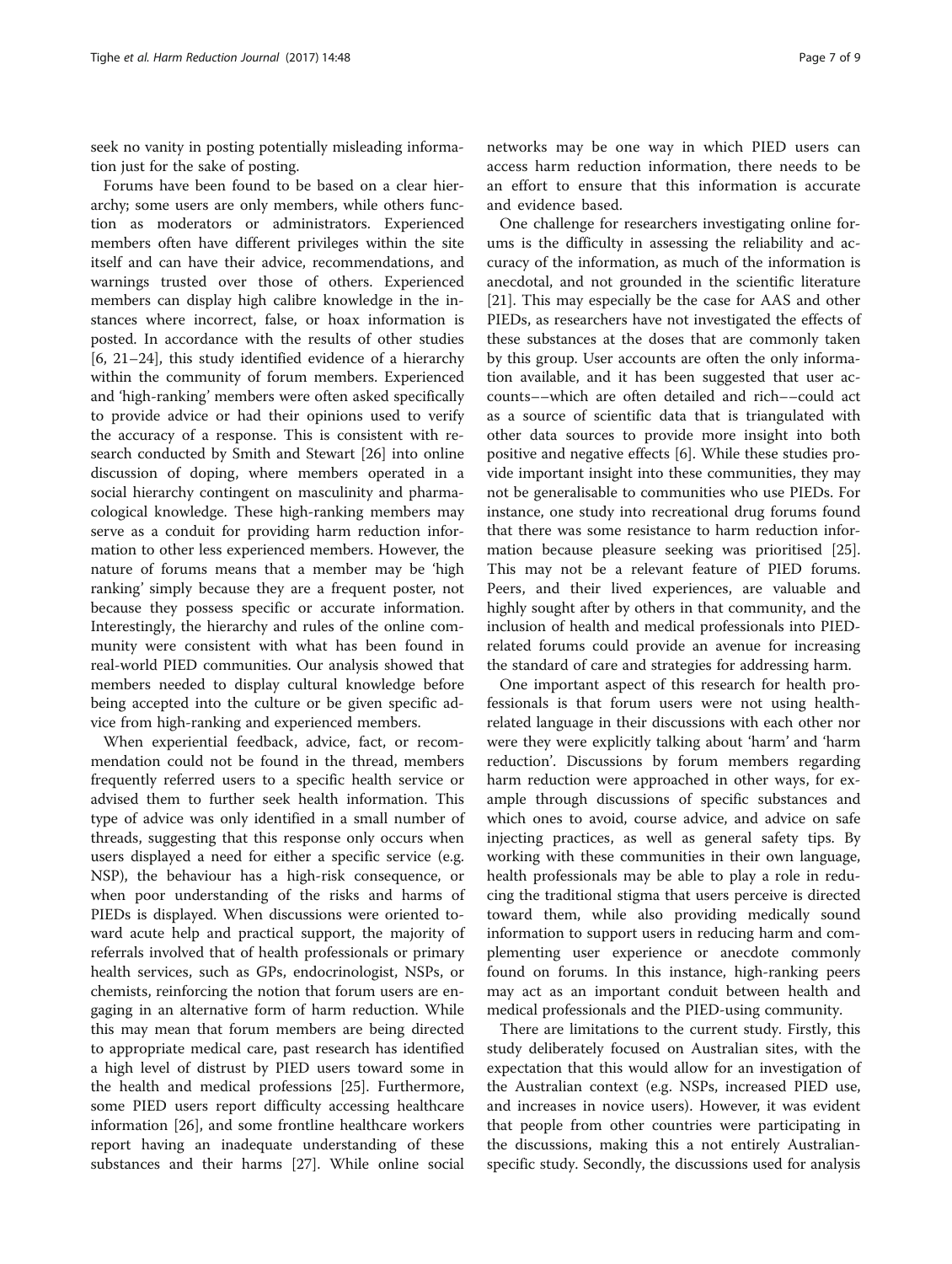<span id="page-7-0"></span>in this study come from publically accessible websites and may not represent discussions which are occurring in private forums. Thirdly, the qualitative nature of the study means that there could be researcher bias in the analysis phase; however, the researchers were in constant communication throughout the analysis process, in an attempt to minimise any discrepancies with the analysis.

# Conclusions

Internet forums are an accessible way for members of the PIED community to seek and share information to reduce the harms associated with PIED use. Forum members show concern for both their own and others' use and, where they lack information, will recommend seeking information from medical professionals. Anecdotal evidence is given high credence though the findings from the scientific literature are used to support opinions. The engagement of health professionals within forums could prove a useful strategy for engaging with this population to provide harm reduction interventions, particularly as forum members are clearly seeking further reliable information. Peers may act as a conduit between users and the health and medical profession. The information posted and shared in forums may be useful for health professionals and may be useful in documenting the course protocols that members report using, as well as identify support services for those experiencing harm or concerned about their PIED use.

#### Acknowledgements

This study was conducted as partial requirement for a degree of Master of Health Promotion obtained by the first author.

#### Funding

No funding was obtained for this study.

#### Availability of data and materials

The data analysed during the current study are available from the corresponding author on reasonable request.

#### Authors' contributions

BT, MD, and FM conceived and designed the study. BT and FM analysed the data. BT, MD, FM, and TP authors contributed to the writing of the manuscript and agreed with the manuscript results and conclusions. BT searched and collected the data from the forums. BT, MD, FM, and TP reviewed and approved the final manuscript.

#### Ethics approval and consent to participate

Ethical approval was granted by the Deakin University Human Research Ethics Group.

#### Consent for publication

Not applicable.

#### Competing interests

The authors declare that they have no competing interests.

### Publisher's Note

Springer Nature remains neutral with regard to jurisdictional claims in published maps and institutional affiliations.

#### Author details

<sup>1</sup>School of Health and Social Development, Deakin University, Geelong, Australia. <sup>2</sup>National Drug and Alcohol Research Centre, University of New South Wales, Sydney, New South Wales, Australia. <sup>3</sup>Queensland University of Technology, Brisbane, Australia. <sup>4</sup>Centre for Youth Substance Abuse Research (CYSAR), Brisbane, Australia. <sup>5</sup>School of Health and Social Development, Geelong Waterfront Campus, Locked Bag 20000, Geelong, Victoria 3220, Australia.

### Received: 1 March 2017 Accepted: 14 July 2017 Published online: 21 July 2017

#### References

- 1. Starcevic V, Berle D. Cyberchondria: towards a better understanding of excessive health-related Internet use. Expert Rev Neurother. 2013;13(2):205–13.
- 2. Lee K, Hoti K, Hughes JD, Emmerton L. Dr Google and the consumer: a qualitative study exploring the navigational needs and online health information-seeking behaviors of consumers with chronic health conditions. J Med Internet Res. 2014;16(12):1–13.
- 3. Tanis M. Health-related on-line forums: what's the big attraction? J Health Commun. 2008;13(7):698–714.
- 4. Fox NJ, Ward KJ, O'Rourke AJ. The 'expert patient': empowerment or medical dominance? The case of weight loss, pharmaceutical drugs and the Internet. Soc Sci Med. 2005;60(6):1299–309.
- 5. Henwood F, Wyatt S, Hart A, Smith J. 'Ignorance is bliss sometimes': constraints on the emergence of the 'informed patient' in the changing landscapes of health information. Sociol Health Illn. 2003;25(6):589–607.
- 6. Soussan C, Kjellgren A. Harm reduction and knowledge exchange—a qualitative analysis of drug-related Internet discussion forums. Harm Reduct J. 2014;11(1):25.
- 7. Kraska PB, Bussard CR, Brent JJ. Trafficking in bodily perfection: examining the late modern steroid marketplace and its criminalization. Justice Q. 2010; 27(2):159–85.
- van de Ven K, Mulrooney KJ. Social suppliers: exploring the cultural contours of the performance and image enhancing drug (PIED) market among bodybuilders in the Netherlands and Belgium. Int J Drug Policy. 2017;40:6–15.
- 9. Coomber R, Pavlidis A, Santos GH, Wilde M, Schmidt W, Redshaw C. The supply of steroids and other performance and image enhancing drugs (PIEDs) in one English city: fakes, counterfeits, supplier trust, common beliefs and access. Perfor Enhancement Health. 2014;3(3):135–44.
- 10. Dunn M, Henshaw R, McKay FH. Do performance and image enhancing drug users in regional Queensland experience difficulty accessing health services? Drug Alcohol Rev. 2016;35:377–82.
- 11. Dunn M, McKay FH, Iversen J. Steroid users and the unique challenge they pose to needle and syringe program (NSP) workers. Drug Alcohol Rev. 2014; 33(1):71–7.
- 12. Fincoeur B, Van de Ven K, Mulrooney KJ. The symbiotic evolution of antidoping and supply chains of doping substances: how criminal networks may benefit from anti-doping policy. Trends Organ Crime. 2015;18(3):229–50.
- 13. Kimergård A. A qualitative study of anabolic steroid use amongst gym users in the United Kingdom: motives, beliefs and experiences. J Subst Use. 2015; 20(4):288–94.
- 14. Maycock B, Howat P. The barriers to illegal anabolic steroid use. Drugs Ed Prev Policy. 2005;12(4):317–25.
- 15. Maycock BR, Howat P. Social capital: implications from an investigation of illegal anabolic steroid networks. Health Educ Res. 2007;22(6):854–63.
- 16. Monaghan LF. Vocabularies of motive for illicit steroid use among bodybuilders. Soc Sci Med. 2002;55(5):695–708.
- 17. Brennan R, Wells JS, Van Hout MC. The injecting use of image and performance enhancing drugs (IPED) in the general population: a systematic review. Health Soc Care Community. 2016;1–73.
- 18. Corazza O, Bersani FS, Brunoro R, Valeriani G, Martinotti G, Schifano F. The diffusion of performance and image-enhancing drugs (PIEDs) on the internet: the abuse of the cognitive enhancer piracetam. Subst Use Misuse. 2014;49(14):1849–56.
- 19. Brennan BP, Kanayama G, Pope HG. Performance-enhancing drugs on the web: a growing public-health issue. Am J Addict. 2013;22(2):158–61.
- 20. Dennington V, Finney-Lamb C, Dillon P, Larance B, Vial R, Copeland J, Newcombe D, Ali R. Qualitative field study for users of performance and image enhancing drugs. Adelaide: Drug and Alcohol Services South Australia; 2008.